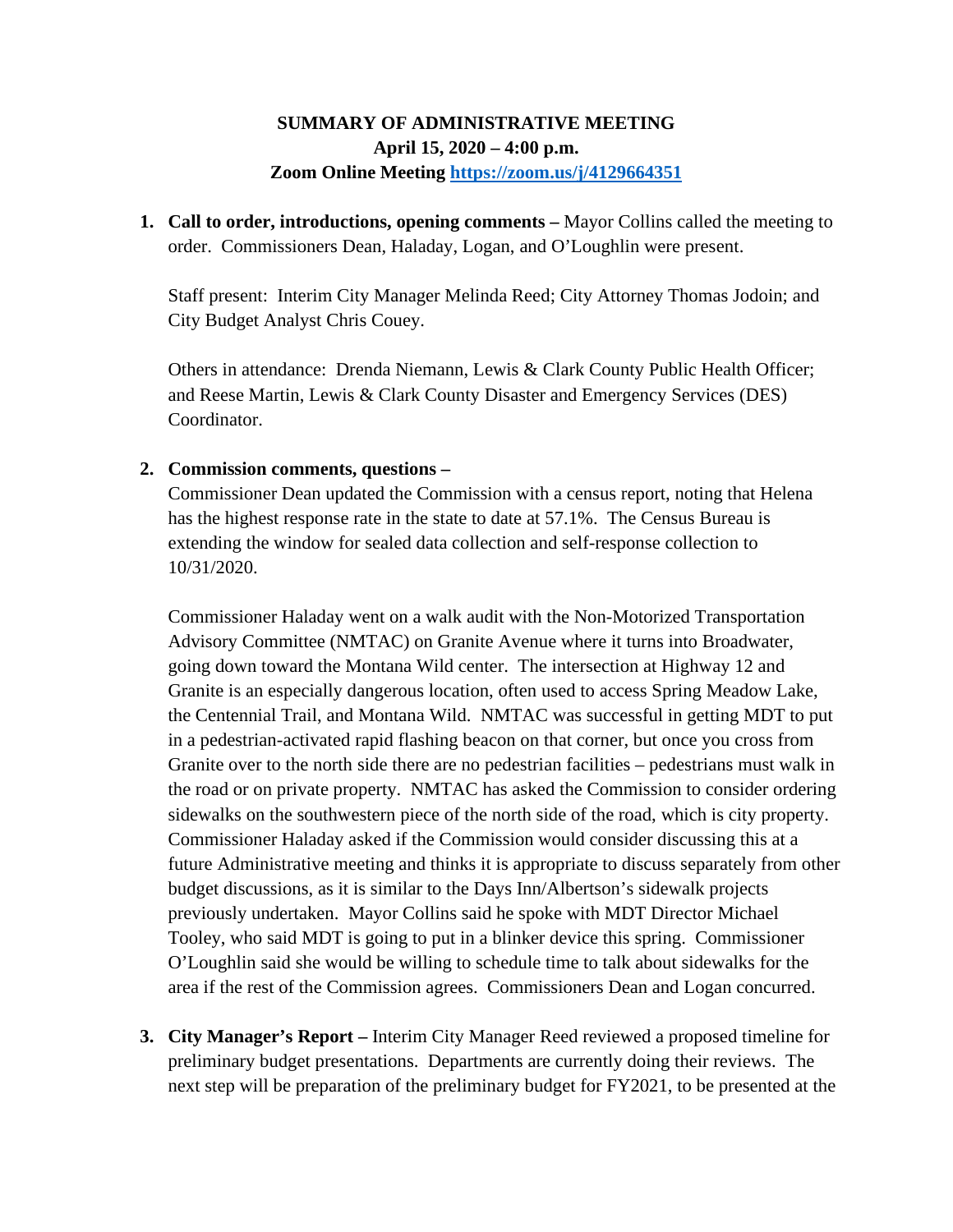May 4<sup>th</sup> Commission meeting. There will be an opportunity at that meeting for Commission review and public input. In late May there will be notice of a public hearing, and on June 8<sup>th</sup> the Helena Citizens' Council will review the plan. The budget is scheduled to be adopted by resolution on June 22, 2020. Ms. Reed asked for questions and comments on the proposed timeline.

Commissioner O'Loughlin asked for clarification about work sessions to discuss the budget presentations and when they would occur. Interim Manager Reed indicated it would be the second half of May. Commissioner O'Loughlin said she appreciates having these presentations made in shorter blocks of time of 2-3 hours, instead of one all-day session. Ms. Reed said that the larger departments might need 3-4 sessions, then the smaller departments could be grouped together in shorter sessions. Commissioner Dean asked if the timeline would be posted on the Commission website, and if there would be some flexibility in scheduling in case some discussions needed more time. Interim Manager Reed said they plan to build in extra time, and that the timeline will be posted when it's firmed up. Commissioner Haladay stated that he has done both shorter sessions and an all-day process and agrees that shorter sessions are more effective. He also advocated for extra time to be built in for time overruns. Commissioner Logan asked if May  $4<sup>th</sup>$  will be solely an informational presentation or if there will be an opportunity to ask questions. Interim Manager Reed confirmed that it is planned to be mainly informational, but they can take questions.

## a. **Discussion regarding allocation of resources for vulnerable homeless populations in Helena in collaboration with Lewis and Clark County**

The Coronavirus Disease ("COVID-19") has occurred across the United States with 16 confirmed cases to date in Lewis and Clark County. COVID-19 has been declared by the World Health Organization as a global pandemic that is controllable via precautionary measures to stop the spread of the disease. At the April 7, 2020 Joint Work Session, there was a discussion on the topic of cost sharing between City of Helena and Lewis and Clark County for shelter needs related to COVID-19. An additional discussion occurred at the April 8, 2020 City Commission meeting during the City Manager's report.

The City of Helena's leadership is working quickly to address the ever-changing situation of COVID-19. The City is coordinating with the County DES and County Public Health Officer to monitor efforts and activities through the Emergency Operations Center (EOC). The City Manager invites the Commission to discuss the issue of shelter needs during the ongoing COVID-19 pandemic.

Interim City Manager Reed introduced County Public Health Officer Drenda Niemann, and County DES Coordinator Reese Martin to discuss allocation of resources for the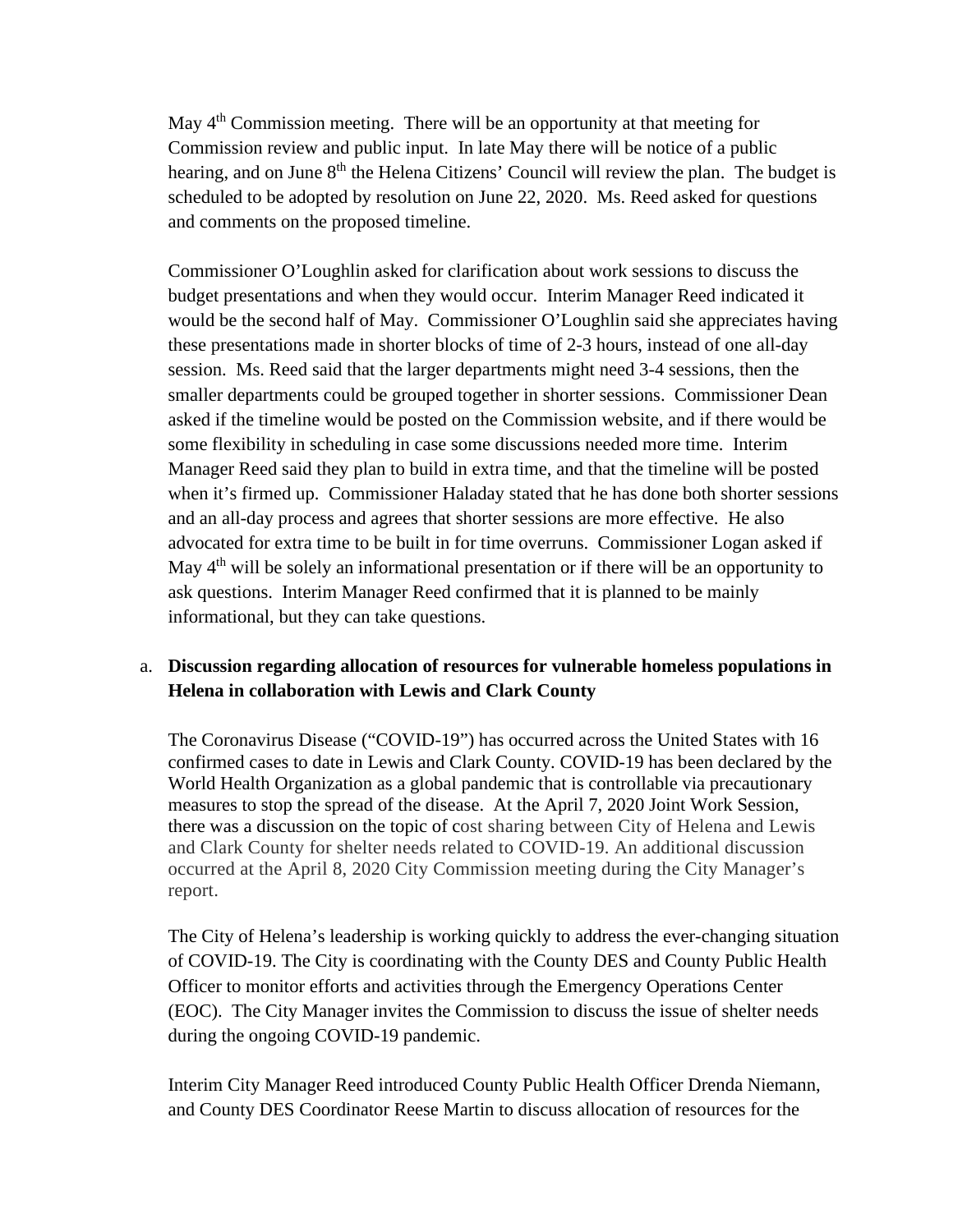vulnerable homeless population, an update on FEMA status, health priorities, and the work of the Community Organization Active in Disasters (COAD).

Ms. Niemann said that the County public health department has been working overtime and they appreciate the partnerships working together across the community. She said that alternative shelters are being discussed due to public health goals she asked the community to address: to ensure as many people as possible are sheltered in noncongregate settings whenever possible; and to identify and operationalize isolation shelters for individuals who have tested positive for COVID-19 but don't have a place in which to isolate. She has learned that a kind of patchwork of funds will be needed to cover secondary expenses to shelters. Ms. Niemann said that as the COAD identifies needs, they will need to see what expenses can be covered by their community partners, and those that can't be covered will need to be picked up by public funds from the city and county. The County Commission previously made \$25,000 available if FEMA funding is approved; they have now agreed to make those funds available regardless of FEMA reimbursement. Although they are a week into discussing operationalizing shelters, they haven't been able to move due to uncertainties in funding. Since County funds may now be used to cover expenses not covered at the community level, she recommended that the City follow suit with a similar arrangement. She thanked the Mayor and Commissioners.

Mr. Martin then addressed the Commission. He said that his role here is to advise the Commission on what he has learned recently regarding the non-congregate sheltering information put out by FEMA. FEMA put out guidelines for what they would reimburse. They identified "at-risk individuals" as first responders and healthcare professionals. Atrisk individuals within the shelter population include anyone over the age of 65 or who has underlying medical conditions that puts them at higher risk from COVID. They will reimburse expenses for any shelters that are established for COVID-positive individuals but will not reimburse costs for placement of healthy homeless people in non-congregate shelters. He has identified facilities for COVID-positive individuals: the Jan Shaw Building will provide an isolation area for first responders; The Journey Home will house women who test positive; and Fairgrounds will shelter men who test positive. He's also working with the school system to use the  $7<sup>th</sup>$  Avenue Gym, and a (unnamed) volunteer fire department can take overflow first responders if needed. FEMA will provide funding for security and staffing at these facilities. Mr. Martin submitted cost estimates to the City Manager.

Commissioner Dean said she has concerns about safety at shelters, and about keeping families together. She would like an update on conversations Mr. Reese had with representatives from the Friendship Center, the YWCA, and Florence Crittenton in the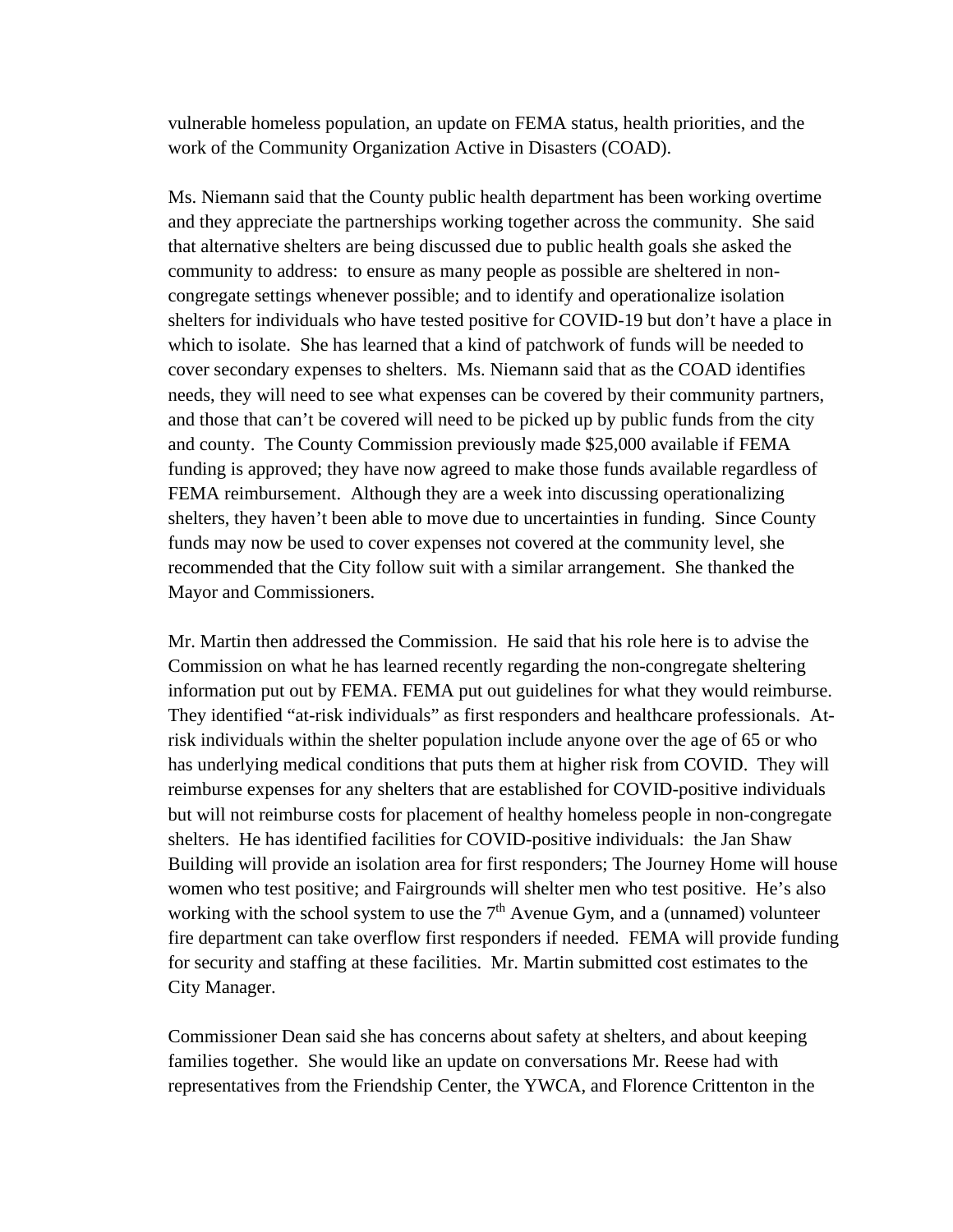event they have positive cases. She said there was some confusion over what the County would be using hotel rooms for and asked for further information. Mr. Martin said he has had communications with other DES Coordinators across the state who tried to approach hotel owners that might be willing to accept COVID-positive individuals. They're encountering a problem in that many hotel owners are requesting that their facilities be refurnished and remodeled afterward, at no cost to themselves. Due to this situation he has tried to focus on local government-owned buildings. He selected The Journey Home for women because security was already installed there. For the men's shelter, he's looking to ensure that there's someone there to make sure the residents don't leave or become disruptive. As for keeping families together, he prefers to not put healthy family members with those who are sick. He has asked organizations to work with their clients to come up with an alternative care/custody plan if a parent becomes ill. Regarding security, he has reached out to some private security firms without much luck, due to them not wanting their employees to work around COVID-positive people. He is looking into having local law enforcement officers provide shelter security in their off hours. Commissioner Dean asked how many families The Journey Home can service. Mr. Martin explained that there are eight rooms with beds, a living area, and kitchen facilities. The  $7<sup>th</sup>$  Avenue Gym is planned for overflow for women if needed. He said the health department will have to determine if children will be placed with sick parents.

Commissioner Haladay asked how the County would use the \$25,000 it allocated, and how far it will go. Mr. Martin said the Rocky Mountain Development Corporation (RMDC) gave them \$30,000 to pay for hotel rooms, but it's not enough to cover wraparound costs. Their goal is to cover wrap-around and staffing costs with the \$25.000. The County is willing to forego FEMA reimbursement for this.

Commissioner Dean asked about the timeline for moving overflow individuals from God's Love into another facility and what the process would entail. Mr. Martin said that RMDC has already talked to the La Quinta Inn, and once a deal is made the COAD has asked for 24 hours to get things set up before moving people in. Mayor Collins asked who is responsible for paying for damage to the rooms. Mr. Martin said it will be either RMDC or the individual causing the damage. Ms. Niemann said that the COAD people work with these agencies often and know what needs to be done. They can provide more information. Commissioner Dean congratulated the COAD for their efforts and noted that the most basic function of city government is to protect citizens; the Commission needs to step up and do this regardless of FEMA reimbursement. Mayor Collins pointed out that questions still need to be asked.

Commissioner Logan said they received an update from Interim Manager Reed that the State received approval from FEMA for a state-wide non-congregate shelter plan, which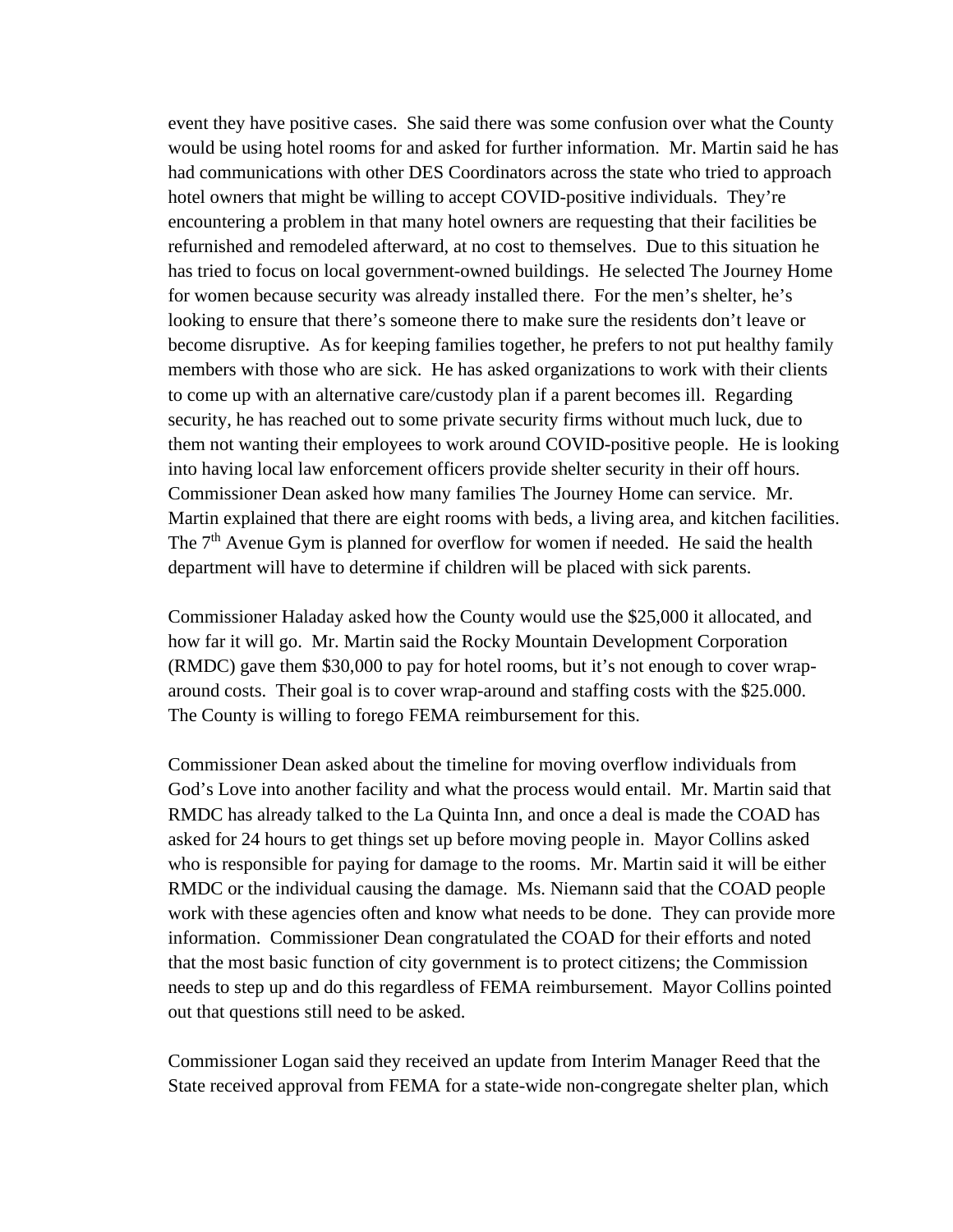means that counties don't have to go to FEMA for approval, just to the State. They also received a table outlining various plans for sheltering; he asked if those plans had been approved by the State and if the County is ready to move forward on those. Mr. Martin said the State has not yet given approval. Commissioner Haladay asked if they were moving forward with using RMDC, as well as city or county funds to put non-positive testing people in La Quinta at this point? Mr. Martin said plans are still in the works, but they may be able to start moving people by next week. Commissioner Haladay asked what the minimum number of days were planned for housing people at La Quinta, noting that the numbers they were given by Mr. Martin used 30-day blocks. Mr. Martin said they don't have an estimate on the number of days needed, and that the 30-day blocks were used due to FEMA reporting requirements. Commissioner Haladay asked for a further breakdown of hotel housing and wrap-around costs. Mr. Martin said that the COAD is working on more detailed plans and budget numbers, and their plans will depend on what the City Commission decides at this meeting, if FEMA changes their policies etc.

Commissioner Haladay asked for more information about providing security at the shelters and if the Helena Police Department can provide staffing. He asked about costs and availability. Mr. Martin said he only asked Chief of Police Hagen for the rate they charge for extra duty but nothing further. He doesn't know if the State will allow officers from other jurisdictions to fill in here but will find out. He will update the Commission when he has more information.

Commissioner Haladay returned to the use of the \$25,000 allotted by the City, saying that he's certain costs will be more than that, up to \$100,000. He said that if the City is going to start this project and offer housing, they can't quit in the middle of the emergency because the money has run out. They must come up with continuing funds until the need is gone. He asked what the capacity of internal funding for that amount, assuming the City won't get a 75% return from FEMA for that expenditure. Ms. Niemann said they will investigate. She noted that City Budget Analyst Chris Couey was in attendance and could give them more information.

Mr. Couey said he did some analysis of the city general fund, which is where the money will probably be drawn from. There are some unknowns, such as second half tax payments, that are uncertain. As of now, the general fund is running a \$100,000 deficit for the year; between anticipated lower revenues and projected actual expenditures for the rest of this year, it looks like the City will have a positive cash flow of about \$375,000 if they stay within the current budget authority. Mayor Collins asked if that was a solid figure – Mr. Couey confirmed it is.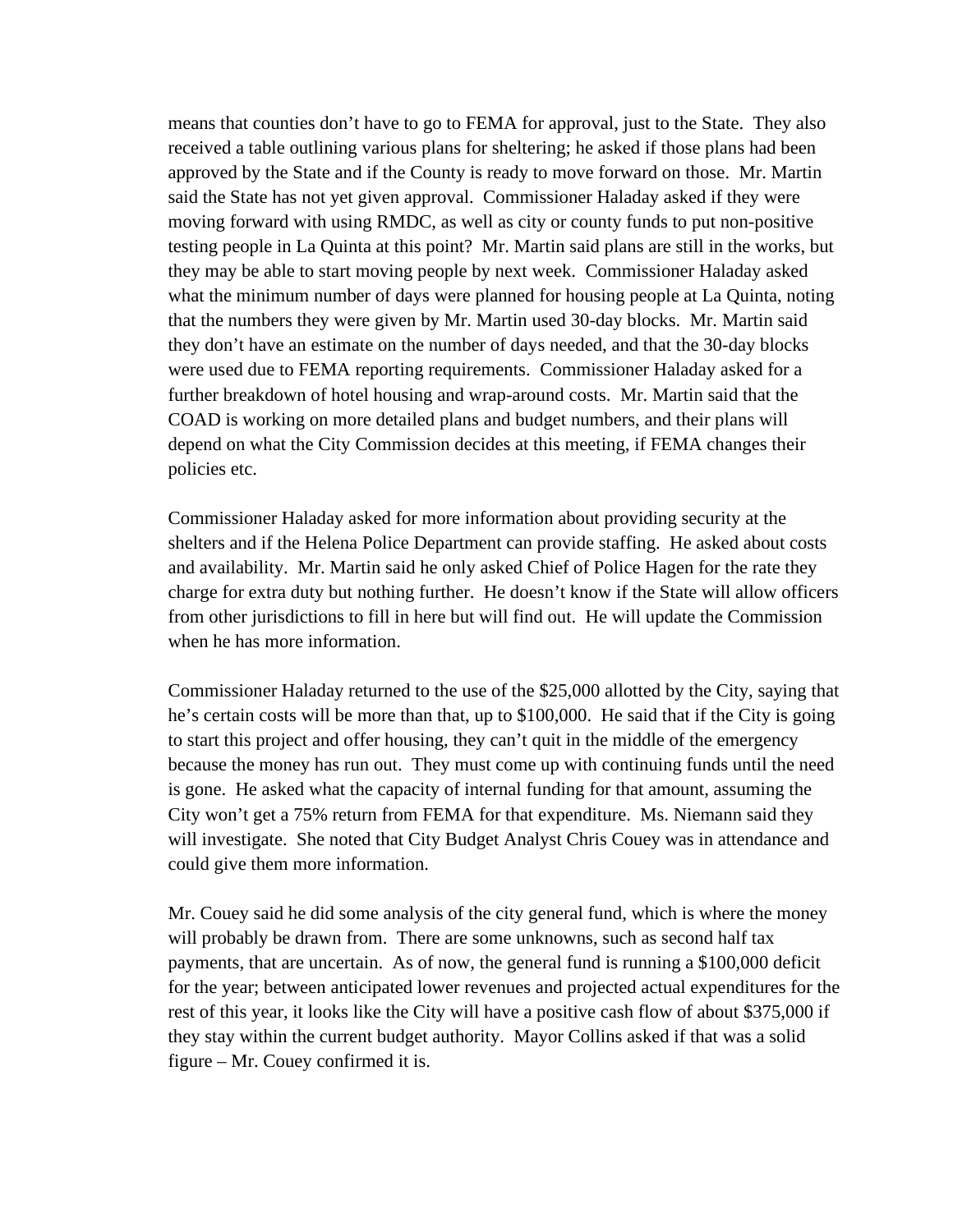Commissioner O'Loughlin asked Ms. Niemann and Mr. Martin if the Friendship Center, YWCA, or Florence Crittenton have seen the updated plan that was just submitted to FEMA. Mr. Martin said they had not. Ms. Niemann said the County has a good understanding of what those organizations need, primarily shelters that are up and ready to be used quickly if needed. Commissioner Dean said that she was on a shelter working group with representatives from United Way and Good Samaritan. They are concerned that people might be shifted around among shelters after the emergency is past. They want to keep working to ensure permanent housing for those people.

- **4. Litigation Strategy-** City Attorney Jodoin had nothing to report.
- **5. Department Requests-** None.
- **6. Department Presentations-** None.
- **7. Public Comment-** None.
- **8. Committee discussion and direction to the City Manager-** Commissioner Dean asked if there is a consensus for Interim Manager Reed to move ahead in helping provide resources using non-FEMA reimbursed funds. Commissioner O'Loughlin noted that the figure of \$25,000 was thrown out by a County Commissioner without any detailed discussion or plans, and the City wasn't asked to weigh in on the figure. She said that the City should be a partner in this project, but so far they haven't had an active role in the planning process. They need to consider what they, and their staff, need to keep informed about the plans moving forward and that should be factored into the direction given to the City Manager. Commissioner Logan said he supports cost sharing relating to helping the City's vulnerable populations during this emergency and he is in favor of giving the Manager latitude to move funds to support these efforts. Commissioner Dean agreed. Commissioner Haladay said he is in favor of mimicking the County's actions, but if the City is going to be a partner they need to be more cognizant of what they're being asked to fund. He said it's difficult to have discussions about funding in the abstract and urged the Commission to put a cap on expenditures until they get more information and clarity. Mayor Collins noted that time is of the essence, and that he is in favor of allowing the City Manager to move forward for now using the \$25,000 they agreed on last week. Commissioner O'Loughlin suggested that they lift the restriction that the first \$25,000 must be used for FEMA-approved projects, but that any expenditures over that will have to be discussed jointly with the County. The rest of the Commission agreed. Interim City Manager Reed was instructed to move forward, at her discretion, using the \$25,000 allotted so far and to keep the Commission informed.